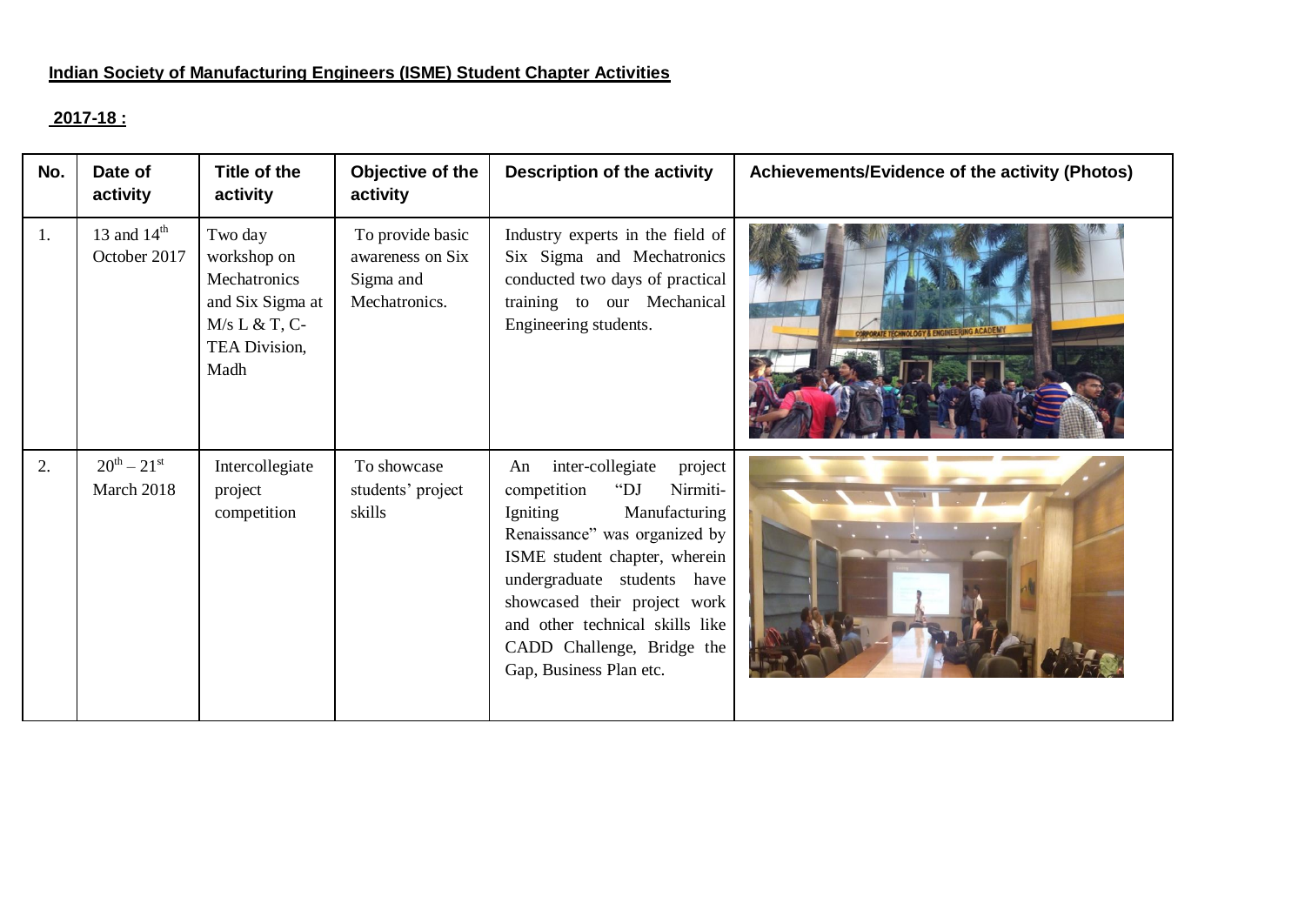| 3.               | $25th$ October<br>2017    | Guest lecture by<br>Dr. Rohan<br>Shirwaiker on<br>"3D-bioprinting<br>of tissues" | To gain<br>knowledge 3D<br>bioprinting of<br>tissues | Dr. Rohan Shirwaiker an<br>Associate Professor in the<br>Edward P. Fitts Department of<br>Industrial and Systems<br>Engineering and an Associate<br>faculty of the Joint Department<br>of Biomedical Engineering at<br>North Carolina State University<br>. On the basis of his vast source<br>of knowledge and experience he<br>took a session on 3D-<br>Bioprinting of Tissues: The<br>Confluence of Biomedicine and<br>Manufacturing. |                                  |
|------------------|---------------------------|----------------------------------------------------------------------------------|------------------------------------------------------|------------------------------------------------------------------------------------------------------------------------------------------------------------------------------------------------------------------------------------------------------------------------------------------------------------------------------------------------------------------------------------------------------------------------------------------|----------------------------------|
| $\overline{4}$ . | $15th$ September<br>2017. | Guest lecture by<br>Mr Sourabh<br>Tomar of NPCI                                  | To provide<br>knowledge about<br>digital payments.   | Our students got an opportunity<br>to get the knowledge of various<br>payments/transaction<br>digital<br>projects implemented/planned by<br>Mr Sourabh Tomar of national<br>Payments Corporation of India<br>(NPCI)                                                                                                                                                                                                                      | Digital development across globe |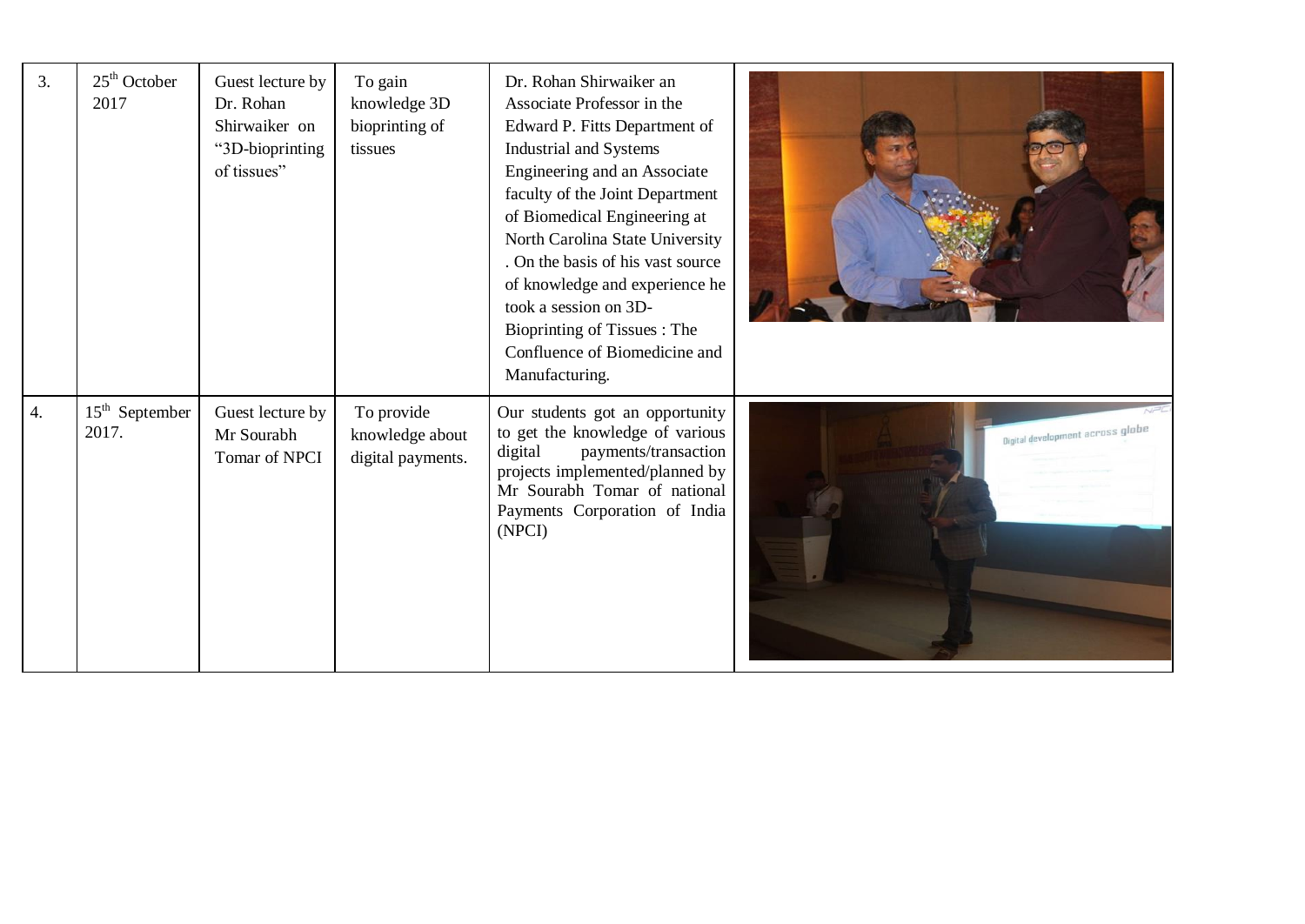| 5. | $27th$ July 2017         | <b>Industrial Visit</b><br>to M/s TATA<br><b>Motors Pune</b> | To expose sub-<br>assembly and<br>assembly<br>operations in an<br>automobile<br>industry. | TATA Motors, Pune an<br>automobile company was<br>visited by our Mechanical and<br>Production engineering<br>students, wherein they got<br>exposure to various<br>components, sub-assembly and<br>assembly operations.                                                                                                                                                                                                                                                                                                                                                                                                                                             |  |
|----|--------------------------|--------------------------------------------------------------|-------------------------------------------------------------------------------------------|--------------------------------------------------------------------------------------------------------------------------------------------------------------------------------------------------------------------------------------------------------------------------------------------------------------------------------------------------------------------------------------------------------------------------------------------------------------------------------------------------------------------------------------------------------------------------------------------------------------------------------------------------------------------|--|
| 6  | $17th$ September<br>2017 | <b>Industrial Visit</b><br>to $M/s$<br>Thyssenkrupp<br>Pune  | To expose<br>students to<br>manufacturing of<br>elevators.                                | The students were briefed on<br>safety protocols to be followed on<br>the shop floor and segregated into<br>and shown around<br>groups<br>material procurement, handling<br>and raw material preparation<br>through gas cutting, overhead<br>transfer lines, and rolling and<br>bending<br>equipment;<br>manufacturing processes like<br>turning, vertical drilling, milling<br>and welding but on an<br>enormously large scale; and<br>assembly processes using various<br>jigs and fixtures were shown and<br>demonstrated. Lastly different<br>DT and NDT methods and<br>finishing processes like sand<br>blasting and ultrasonic testing<br>were demonstrated. |  |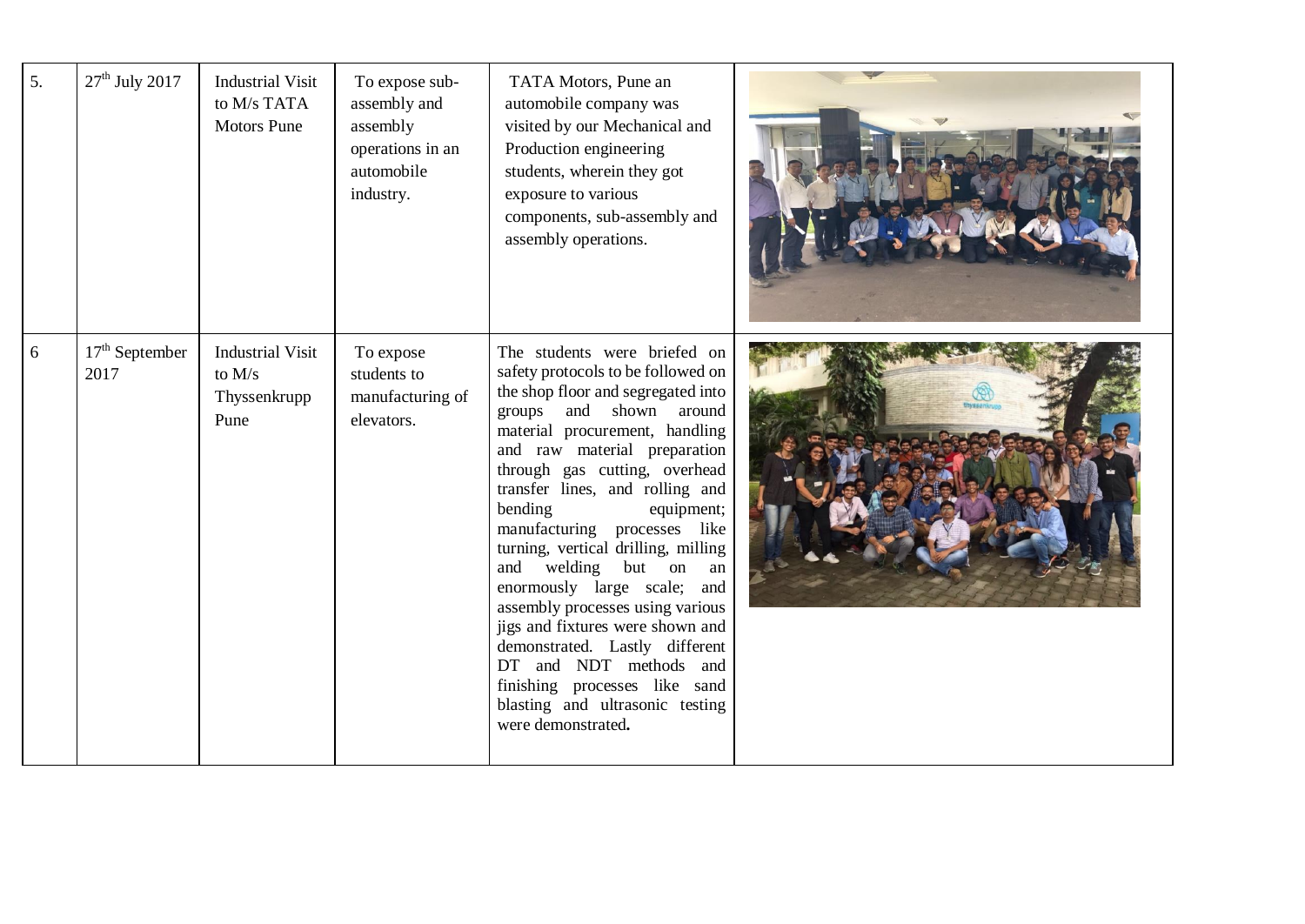## **2016-17:**

| No. | Date of<br>activity               | Title of the<br>activity                                                                              | Objective of the<br>activity                                                                                                              | <b>Description of the activity</b>                                                                                                                                                                                                                                                                                                                         | Achievements/Evidence of the activity (Photos) |
|-----|-----------------------------------|-------------------------------------------------------------------------------------------------------|-------------------------------------------------------------------------------------------------------------------------------------------|------------------------------------------------------------------------------------------------------------------------------------------------------------------------------------------------------------------------------------------------------------------------------------------------------------------------------------------------------------|------------------------------------------------|
| 1.  | $22nd$ and $23rd$<br>October 2016 | Two day<br>workshop on<br>Manufacturing<br>Engineering at<br>$M/s L & T, C-$<br>TEA Division,<br>Madh | To provide<br>practical<br>knowledge in<br>Fabrication and<br>welding,<br>machining<br>operations, Press<br>Tool and Industrial<br>safety | Industry experts in the field of<br>Manufacturing<br>engineering<br>conducted two days of practical<br>training to our Mechanical<br>Engineering students.                                                                                                                                                                                                 |                                                |
| 2.  | 11 <sup>th</sup> February<br>2017 | One day<br>workshop on<br>3D Printing                                                                 | To provide hands<br>on practical<br>experience on 3D<br>Printing.                                                                         | The workshop was an interactive<br>session<br>M/s<br>between<br>Imaginarium professionals and<br>the undergraduate students from<br>Mechanical<br>Production<br>and<br>Engineering Departments. It was<br>a total hands on experience on<br>design and printing in 3D<br>Printing, which is an important<br>in Rapid<br>Prototyping<br>tool<br>Technology. |                                                |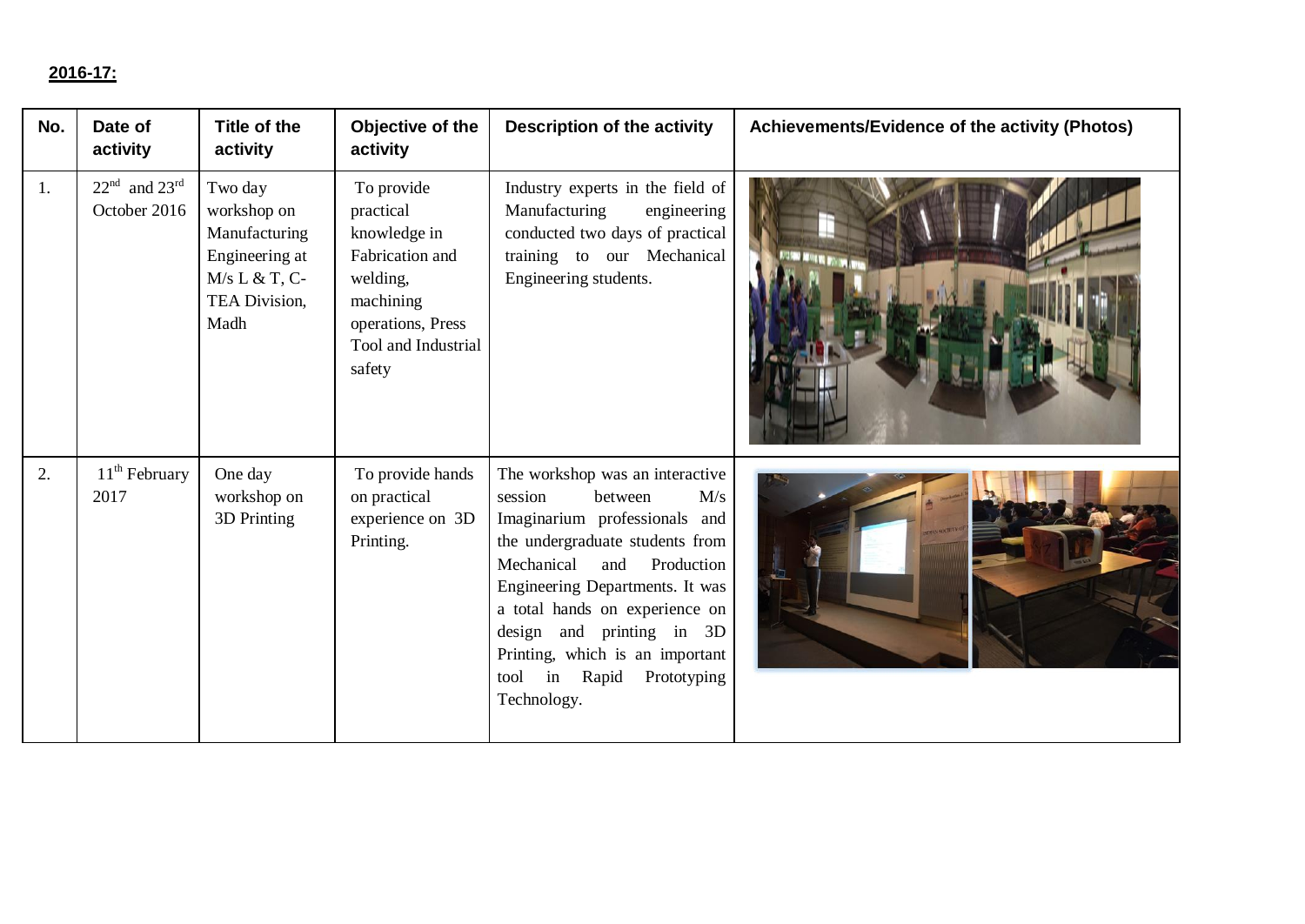| 3. | $21^{st} - 22^{nd}$<br>March 2017     | Intercollegiate<br>project<br>competition<br>(yearly)          | To showcase<br>students' project<br>skills                      | inter-collegiate<br>project<br>An<br>Nirmiti-<br>competition<br>" $DJ$<br>Igniting<br>Manufacturing<br>Renaissance" was organized by<br>ISME student chapter, wherein<br>undergraduate students have<br>showcased their project work<br>and other technical skills like<br>CADD Challenge, Bridge the<br>Gap, Business Plan etc. |  |
|----|---------------------------------------|----------------------------------------------------------------|-----------------------------------------------------------------|----------------------------------------------------------------------------------------------------------------------------------------------------------------------------------------------------------------------------------------------------------------------------------------------------------------------------------|--|
| 4. | 19 <sup>th</sup><br>September<br>2016 | <b>Industrial Visit</b><br>to M/s Kela<br>Industries,<br>Nasik | To expose<br>students to<br>fabrication of LPG<br>gas cylinders | M/s Kela Industries, Nasik is a<br>LPG cylinder manufacturing<br>company. Our students visited<br>this unit to gain various<br>manufacturing operations to<br>make a LPG cylinder.                                                                                                                                               |  |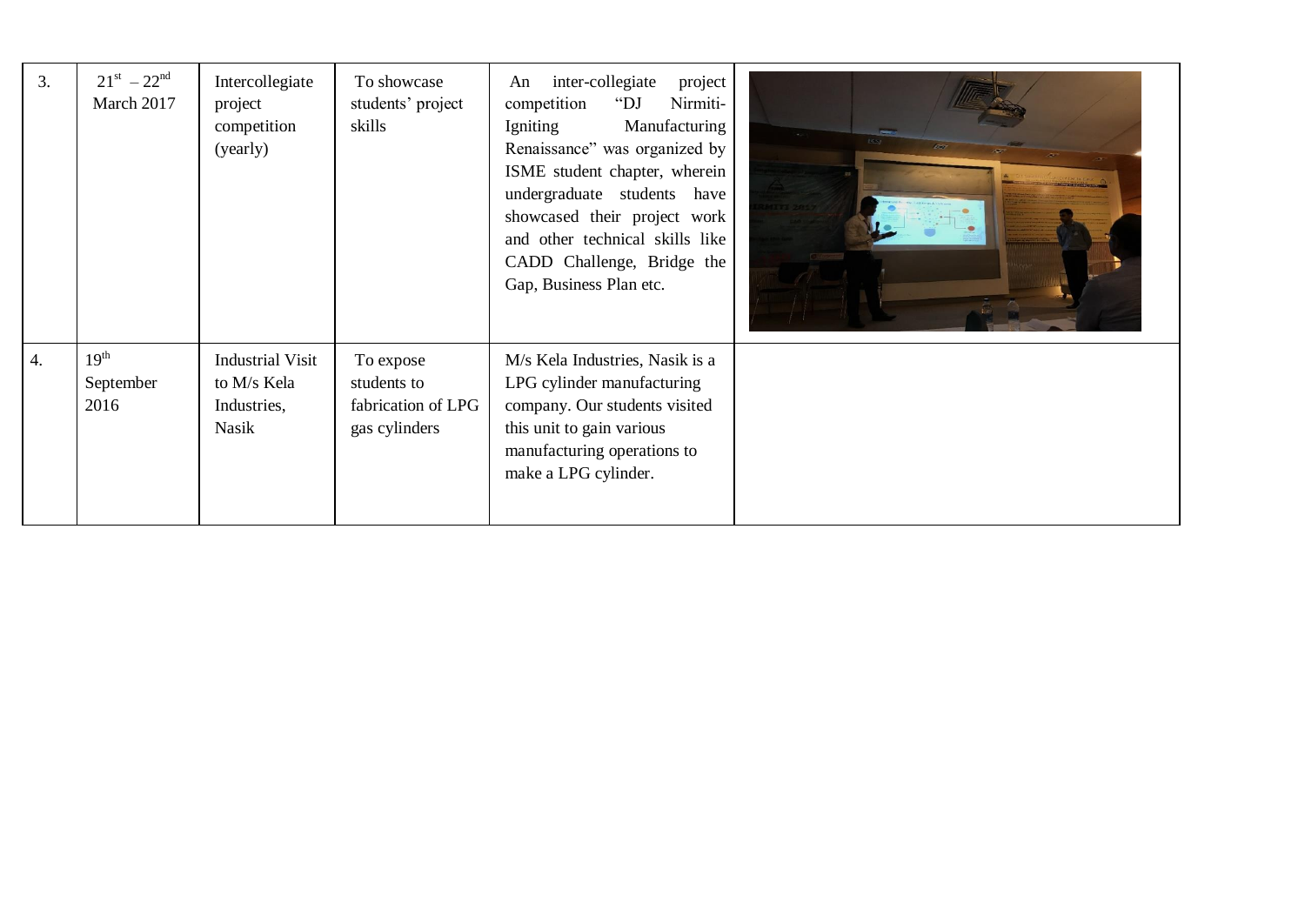## **Year 2015-16 :**

| No. | Date of<br>activity          | Title of the<br>activity                                                                  | Objective of the<br>activity                                                 | Description of the activity                                                                                                                                                                                                                                                                                                                                                                                                                                                                                        | Achievements/Evidence of the activity (Photos) |
|-----|------------------------------|-------------------------------------------------------------------------------------------|------------------------------------------------------------------------------|--------------------------------------------------------------------------------------------------------------------------------------------------------------------------------------------------------------------------------------------------------------------------------------------------------------------------------------------------------------------------------------------------------------------------------------------------------------------------------------------------------------------|------------------------------------------------|
| 1.  | 13 and $14th$<br>August 2015 | Two day<br>workshop on<br>sheet metal<br>forming at M/s L<br>& T, C-TEA<br>Division, Madh | To provide<br>practical training<br>on sheet metal<br>forming<br>technology. | Industry experts in the field of<br>Sheet metal forming conducted<br>two days of practical training to<br>Mechanical Engineering<br>our<br>students.                                                                                                                                                                                                                                                                                                                                                               |                                                |
| 2   | $11th$ February<br>2017      | One day<br>workshop on<br>3D Printing                                                     | To provide hands<br>on practical<br>experience on 3D<br>Printing.            | The<br>workshop<br>was<br>an<br>interactive session between the<br>highly<br>knowledgeable<br>Imaginarium professionals and<br>the undergraduate students<br>Mechanical<br>from<br>and<br>Production<br>departments<br>Many 3D models were also<br>circulated throughout the event<br>for better understanding and<br>visualization of the topic. It<br>was concluded by Hands on<br>experience session with the 3D<br>printers and 3D scanners which<br>helped students to learn the<br>technique of 3D printing. |                                                |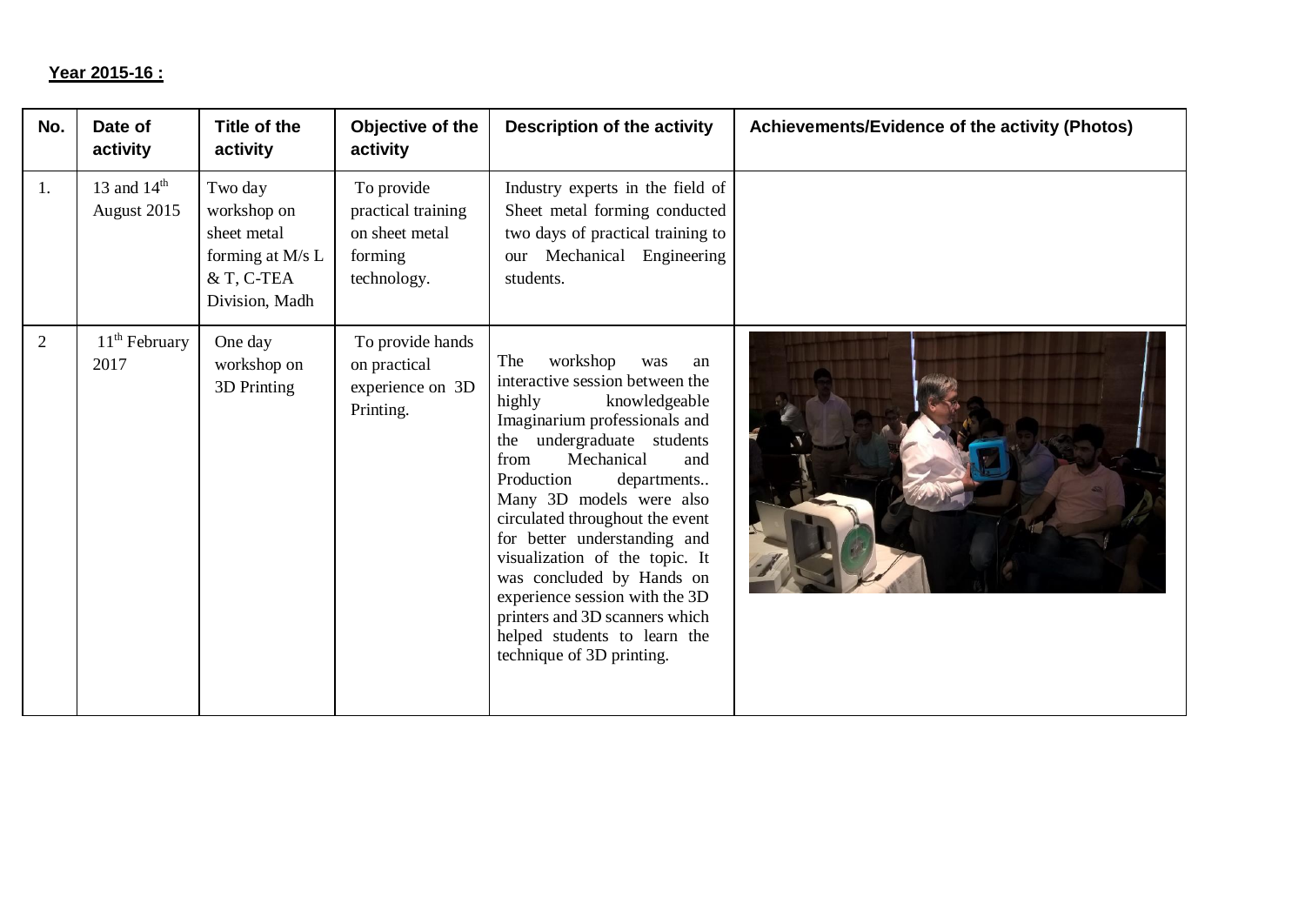| $\overline{3}$ . | $31st$ march<br>and 1 <sup>st</sup> April<br>2016 | Seminar on<br>Manufacturing<br>and<br>Intercollegiate<br>project<br>competition | To showcase<br>students' project<br>skills                  | seminar<br>project<br>and<br>A<br>presentation, "Make in India:<br>Manufacturing<br>Igniting<br>Renaissance" was held on 31st<br>March 2016 and $1st$ April 2016<br>under the aegis of ISME<br>Mumbai chapter, Production<br>Engineering Department and<br>Mechanical<br>Engineering<br>Department. Eminent Professors<br>and Industry experts shared their<br>experiences in manufacturing<br>engineering under the theme<br>"Make in India". An Inter-<br>Collegiate project competition<br>was also held, which exhibited<br>technical projects of students B.<br>E, M. E. and Ph D programmes |  |
|------------------|---------------------------------------------------|---------------------------------------------------------------------------------|-------------------------------------------------------------|---------------------------------------------------------------------------------------------------------------------------------------------------------------------------------------------------------------------------------------------------------------------------------------------------------------------------------------------------------------------------------------------------------------------------------------------------------------------------------------------------------------------------------------------------------------------------------------------------|--|
| 4.               | $15^{\text{th}}$<br>September<br>2015             | Guest lecture by<br>Mr Sachin<br>Dharap on<br>"ERP-<br>Applications"            | To gain<br>knowledge on<br>ERP Applications.                | A guest lecture on "ERP<br>applications" by Mr Sachin<br>Dharap of M/s Ingenia<br>polymers was conducted on 15 <sup>th</sup><br>September 2015.                                                                                                                                                                                                                                                                                                                                                                                                                                                   |  |
| 5                | 1 <sup>st</sup><br>February<br>2016               | Guest lecture by<br>Mr Mukesh<br>Jain, Ex-<br>Microsoft                         | To provide<br>knowledge on<br><b>Business</b><br>Analytics. | Mr Mukesh Jain, Pune, an Ex-<br>Microsoft analyst delivered a<br>guest lecture on " Business<br>Analytics" on 1 <sup>st</sup> February 2016<br>students of<br>for the benefit of<br>mechanical<br>and<br>production<br>engineering students                                                                                                                                                                                                                                                                                                                                                       |  |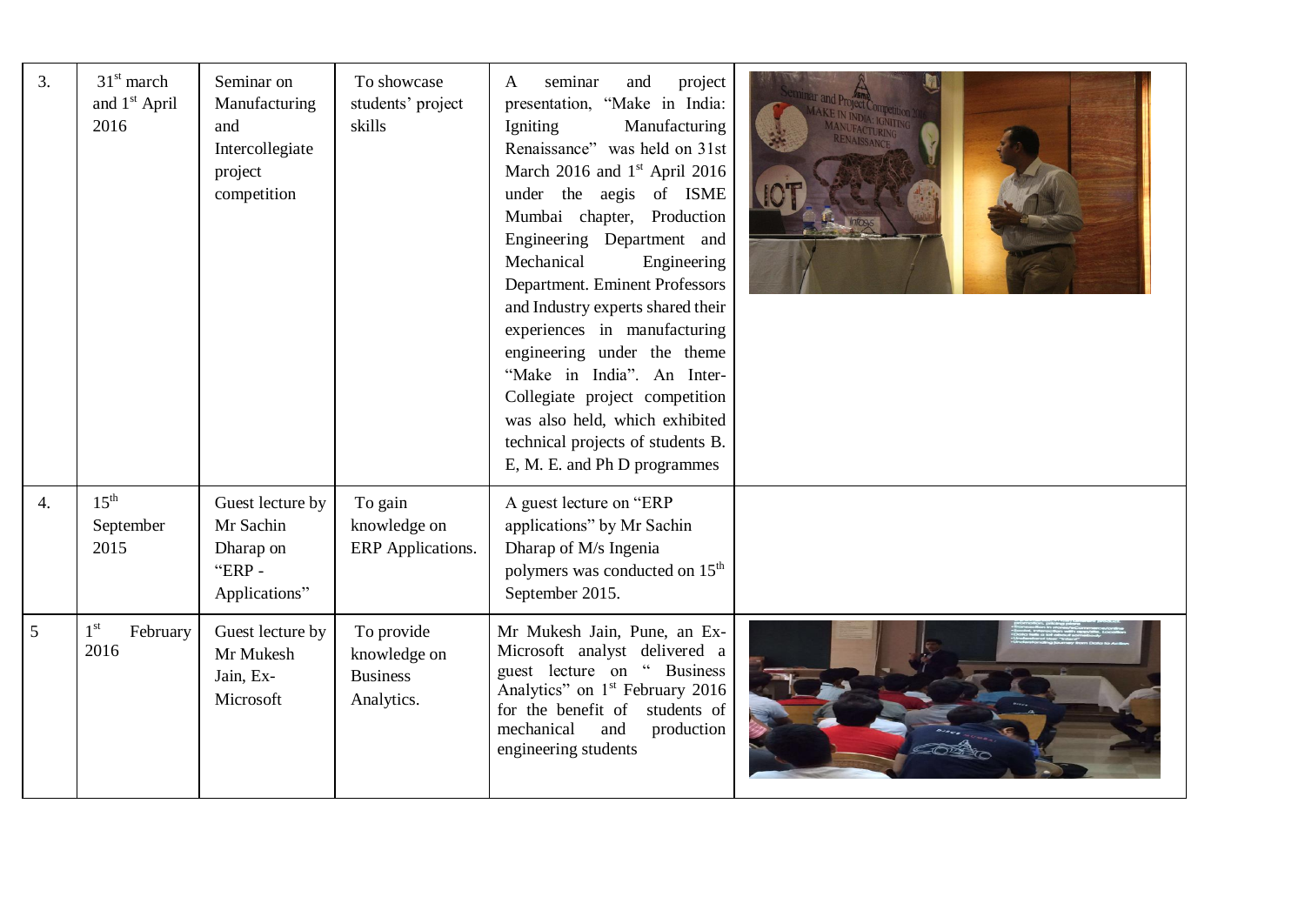#### **2014-15 :**

| No. | Date of<br>activity                         | Title of the<br>activity                                                                           | Objective of the<br>activity                                                                                           | <b>Description of the activity</b>                                                                                                                                                                                                                                                                                                                                                                                                                                                                                                                                                                                                 | Achievements/Evidence of the activity (Photos) |
|-----|---------------------------------------------|----------------------------------------------------------------------------------------------------|------------------------------------------------------------------------------------------------------------------------|------------------------------------------------------------------------------------------------------------------------------------------------------------------------------------------------------------------------------------------------------------------------------------------------------------------------------------------------------------------------------------------------------------------------------------------------------------------------------------------------------------------------------------------------------------------------------------------------------------------------------------|------------------------------------------------|
| 1.  | $12^{th}$ to $14^{th}$<br>September<br>2014 | Three day<br>workshop on<br>ISO/TS 16949<br>Automotive<br>Standards by Mr<br>J Sathe, TCS,<br>Pune | To provide<br>awareness on<br>Tools of Quality<br>Management<br>System.                                                | ISO/TS<br>16949<br>Automotive<br>Value<br>Added<br><b>Standards</b><br>Programme was conducted on<br>September 12 to September 14,<br>2014 by Mr J. Sathe wherein he<br>inculcated and explained the role of<br>analysis<br>critical<br>in<br>any<br>task/process/product/design.                                                                                                                                                                                                                                                                                                                                                  |                                                |
| 2.  | $29th$ and $30th$<br>January 2015           | Guest lectures<br>by $M/s$ L & T<br>professionals on<br>Product Design                             | To acquaint<br>students with<br>Product Design<br>and Management<br>principles and<br>practice by<br>industry experts. | Product Design and Management<br>(Technical Lecture Series) by L &<br>T personnel on $29th$<br>and $30th$<br>January 2015. This lecture series<br>was conducted for undergraduate<br>students from three branches of<br>engineering, namely mechanical,<br>production and electronics. The<br>lectures are helpful to students as<br>it introduced them to the concept<br>of designing and managing a<br>explaining the<br>product by<br>measures that need to be taken<br>before and after designing the<br>parts. It also provided the students<br>with a chance to get hands on<br>experience with specialized L&T<br>products. |                                                |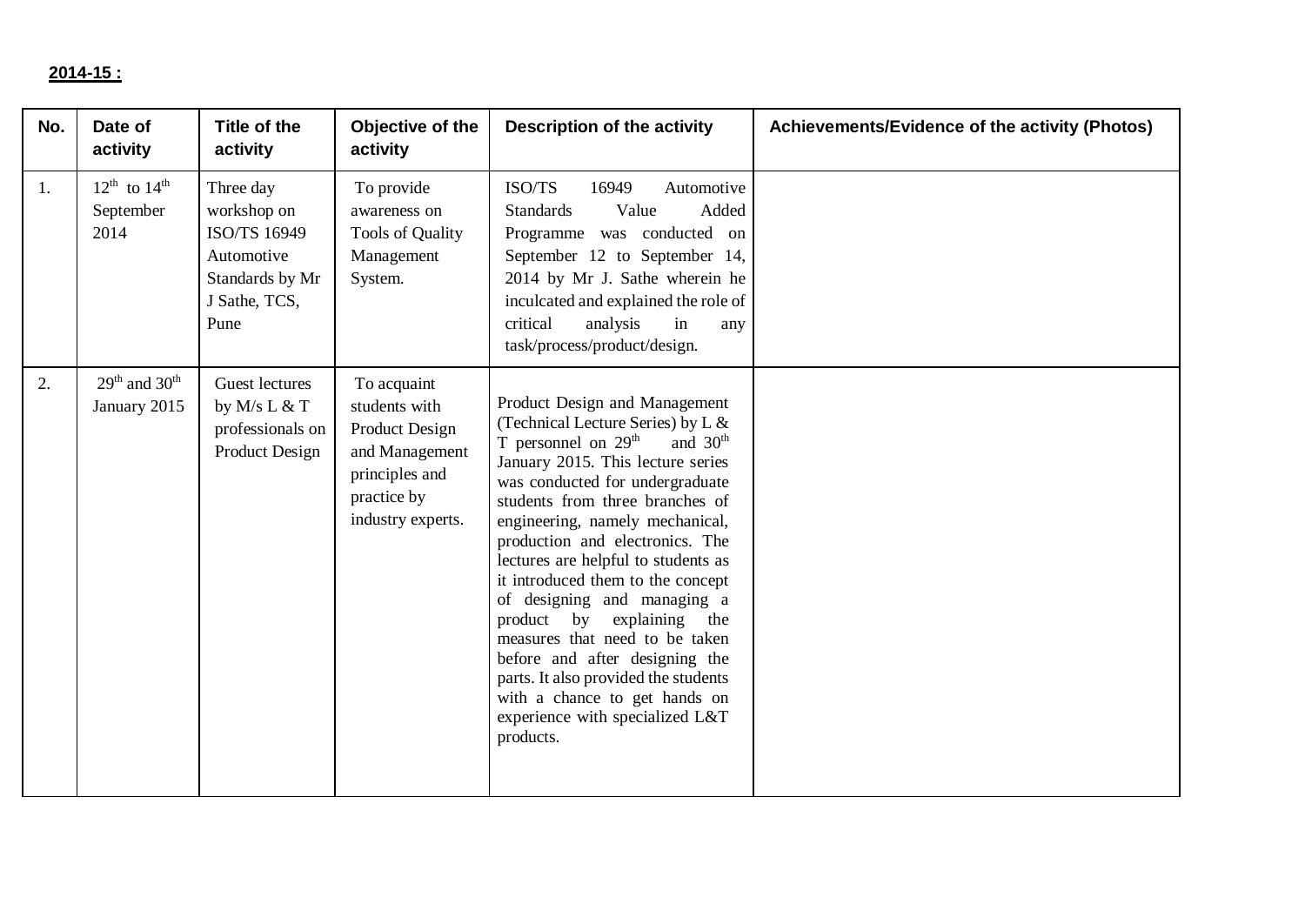| 3.               | $16^{\text{th}}$ and $17^{\text{th}}$<br>March 2015 | Seminar and<br>intercollegiate<br>project<br>competition<br>(yearly) | To showcase<br>students' project<br>skills             | A seminar and project presentation,<br>"Expanding<br>Horizons<br>in<br>Manufacturing Sector" was held on<br>16 <sup>th</sup> and 17 <sup>th</sup> March 2015 under the<br>aegis of ISME Mumbai chapter,<br>Production Engineering Department<br>Mechanical<br>Engineering<br>and<br>Department. Eminent Professors and<br>industry experts<br>shared<br>their<br>experiences<br>in<br>modern<br>manufacturing<br>and<br>systems<br>techniques. An Inter-Collegiate<br>project competition was also held,<br>which exhibited technical projects of<br>students. |                              |
|------------------|-----------------------------------------------------|----------------------------------------------------------------------|--------------------------------------------------------|----------------------------------------------------------------------------------------------------------------------------------------------------------------------------------------------------------------------------------------------------------------------------------------------------------------------------------------------------------------------------------------------------------------------------------------------------------------------------------------------------------------------------------------------------------------|------------------------------|
| $\overline{4}$ . | $23rd$ September<br>2014                            | Guest lecture by<br>Dr B Ravi,<br>Professor IIT<br>Bombay            | To provide<br>knowledge e-<br>foundry and<br>ORTHOCAD. | An invited talk on 'Made in India<br>From an Idea to Reality' by Dr B<br>Ravi Professor IIT Bombay on 23rd<br>September 2014 emphasized the use<br>of E Foundry and ORTHOCAD.                                                                                                                                                                                                                                                                                                                                                                                  | ndia: From an Idea to Realit |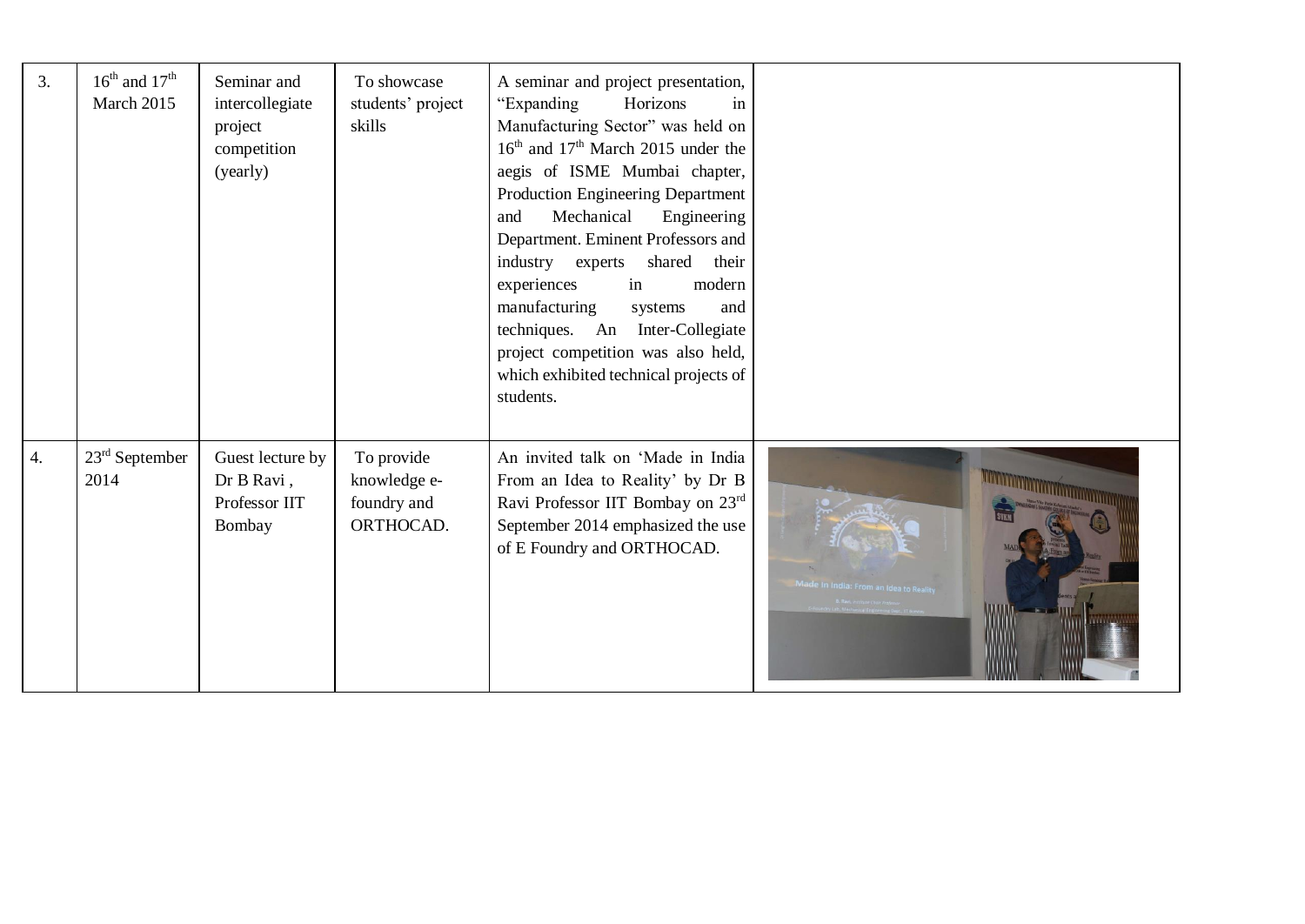| 5. | and $24th$<br>23 <sup>rd</sup><br>February 2015.             | <b>Industrial Visit</b><br>to M/s Reliance<br>Thermal,<br>Dahanu | To expose<br>operations in a<br>thermal power<br>plant.             | Third<br>of<br>Year<br>students<br>The<br>Engineering<br>Mechanical<br>were<br>provided with the opportunity to<br>visit Reliance Thermal Power Plant<br>Dahanu on $23^{\text{rd}}$ and $24^{\text{th}}$ February<br>2015. |  |
|----|--------------------------------------------------------------|------------------------------------------------------------------|---------------------------------------------------------------------|----------------------------------------------------------------------------------------------------------------------------------------------------------------------------------------------------------------------------|--|
| 6  | $5th$ March 2015                                             | <b>Industrial Visit</b><br>to M/s BEST,<br>Dadar, Mumbai         | To expose<br>students to<br>Automobile<br>maintenance.              | The students of Final Year<br>Mechanical Engineering visited<br>M/s BEST, Dadar on 5 <sup>th</sup> March<br>2015                                                                                                           |  |
|    | 30 <sup>th</sup><br>March<br>and $1st$<br>2015<br>April 2015 | Industrial visit<br>to $M/s$<br>Volkswagen,<br>Pune              | To expose students<br>to an automobile<br>manufacturing<br>company. | The<br>First<br>Year<br>students<br>of<br>Mechanical Engineering visited M/s<br>Volkswagen India Ltd. Pune on 30 <sup>th</sup><br>March 2015 and $1st$ April 2015                                                          |  |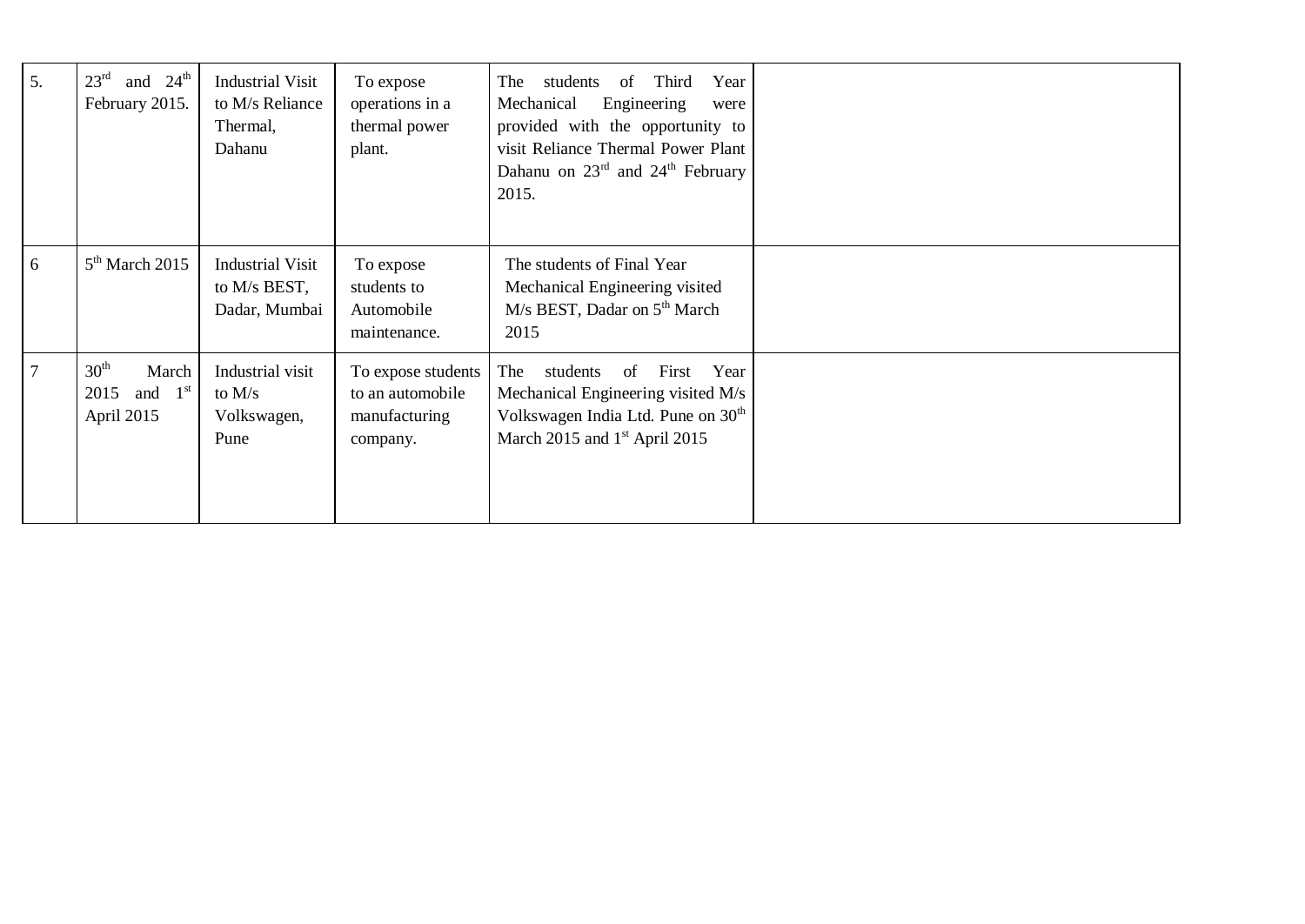**2013--14 :**

| No. | Date of<br>activity               | Title of the<br>activity                                                                                | Objective of the<br>activity                              | <b>Description of the activity</b>                                                                                                                                                                                                                                                                                                           | Achievements/Evidence of the activity (Photos) |
|-----|-----------------------------------|---------------------------------------------------------------------------------------------------------|-----------------------------------------------------------|----------------------------------------------------------------------------------------------------------------------------------------------------------------------------------------------------------------------------------------------------------------------------------------------------------------------------------------------|------------------------------------------------|
| 1.  | $14th$ October<br>2013            | Value<br>Engineering and<br>Management<br>conducted by<br>Mr. J Sathe, a<br>consultant in<br><b>TCS</b> | To provide basic<br>awareness on<br>Value<br>Engineering. | Participants were given projects<br>based on industrial application<br>for enhancing the value of a<br>product in terms of cost<br>reduction,<br>product<br>design,<br>customer satisfaction etc. At the<br>end of this informative program<br>the participants were provided<br>certificates issued by Indian<br>Value Engineering Society. |                                                |
| 2.  | $20th$ October<br>2013            | Guest lecture on<br>manufacturing<br>by M/s Godrej,<br>Vikhroli.<br>professionals.                      | To provide<br>knowledge by<br>industry experts            | An invited talk on Various<br>Aspects of Manufacturing by<br>senior & respected Godrej<br>officials was conducted in the<br>month of October, 2013.                                                                                                                                                                                          |                                                |
| 3   | 5 <sup>th</sup> March<br>2014     | Guest lecture by<br>Dr R L<br>Srivastava on<br>Six Sigma                                                | To provide basic<br>awareness on Six<br>Sigma.            | An invited talk on "Six Sigma"<br>by Dr. R L Shrivastava [ Senior<br><b>Faculty of Mechanical</b><br><b>Engineering Department in</b><br>Yeshwantrao Chavan College of<br>Engineering ] was conducted on<br>5th March, 2014.                                                                                                                 |                                                |
| 6   | 20 <sup>th</sup><br>March<br>2014 | <b>Industrial Visit</b><br>to M/s Reliance<br>Thermal,<br>Dahanu                                        | To expose<br>operations in a<br>thermal power<br>plant.   | The students of Third Year<br>Mechanical Engineering visited<br>Reliance Thermal Power Plant<br>Dahanu on 23 <sup>rd</sup> and 24 <sup>th</sup> February<br>2015.                                                                                                                                                                            |                                                |